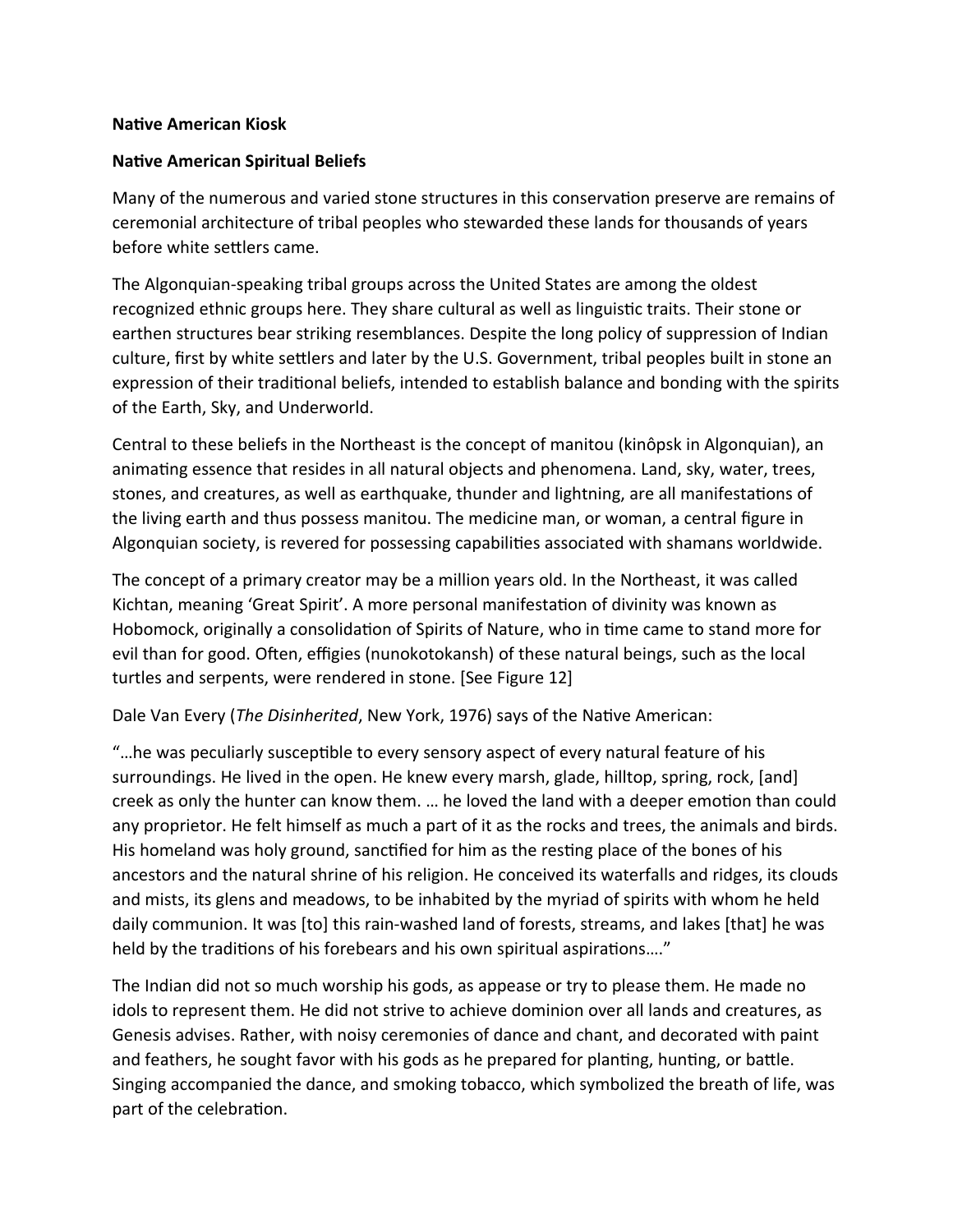Feasts of thanksgiving for good harvests and other bounties, as well as rain dances for summer crops often went on for days. But, just as likely, a dance would be undertaken to ward off evil spirits, or simply to bring hope to a sick friend.

Such a belief system, when translated into everyday activities, impelled the Indian to maintain reverence for the remains of animals whose lives he took for food. No parts were wasted; and parts unusable for food or practical needs might be returned to the habitat where the animal had lived. Only a portion of the winter's store of nuts gathered by some small creature would be taken for human use.

Burial customs and practices varied widely. In some individual burials, the body was placed with the head facing southwest, but others were found in a fetal position. Some group burials were arranged like spokes of a wheel. Cremations were common, and reburials might be bundled. Often, the deceased was accompanied with possessions prized during life and practical objects for use in the world of souls. These might include a man's tobacco pipe, stone hunting tools, and wampum; or a woman's baskets, grinding pestle, and jewelry; a tiny pot might accompany a child.

The apparent relationship between sacred and astronomical observances attributed to the stone features scattered throughout this forest is significant. Often, celestial events that provided a calendar for agricultural activities were also associated with spiritual beliefs. For example, on August 13 the annual Perseid meteor shower is at its peak. Northeastern Indians believed that the streaks of light made by the meteors were the souls of recently departed loved ones going to their final rest in the Milky Way. The date also marks the beginning of the harvest season, still celebrated by some local tribal people with a week-long festival.

Interestingly, August 13 is a date that recurs throughout North and Mesoamerica with ritual significance. It marks the beginning of the short cycle of the complex Mayan calendar, and in Mayan cosmology it is the date when the gods brought forth the world.

In the woodland surrounding this kiosk are several types of both natural features and manmade stone structures that mark it as a significant center for ritual/astronomical Native American observances. In addition to the multiple manitou stones, there are curving stone rows which may represent a serpent, sometimes with its tail in a small pool or seep.

Such small pools, if not seasonal, may be faced with stones at its margins.

Among trees sacred to the Indians of this area are the hornbeam and the cedar. All parts of the hornbeam were used in sacred ceremonies. If hornbeam was not present, cedar could be used. Hornbeam trees within the nearby Princess Pine Stone Pile Cluster are located among the piles at the center of the enclosure (qusuqaniyutôk).

Similar complexes exist along the Boxborough esker and in the former Nashoba Praying Village site in Littleton (1650s to 1670s). Carlisle, to the east, has many stone structures of Indian provenance, with some types not seen in these conservation lands. They can be reached from